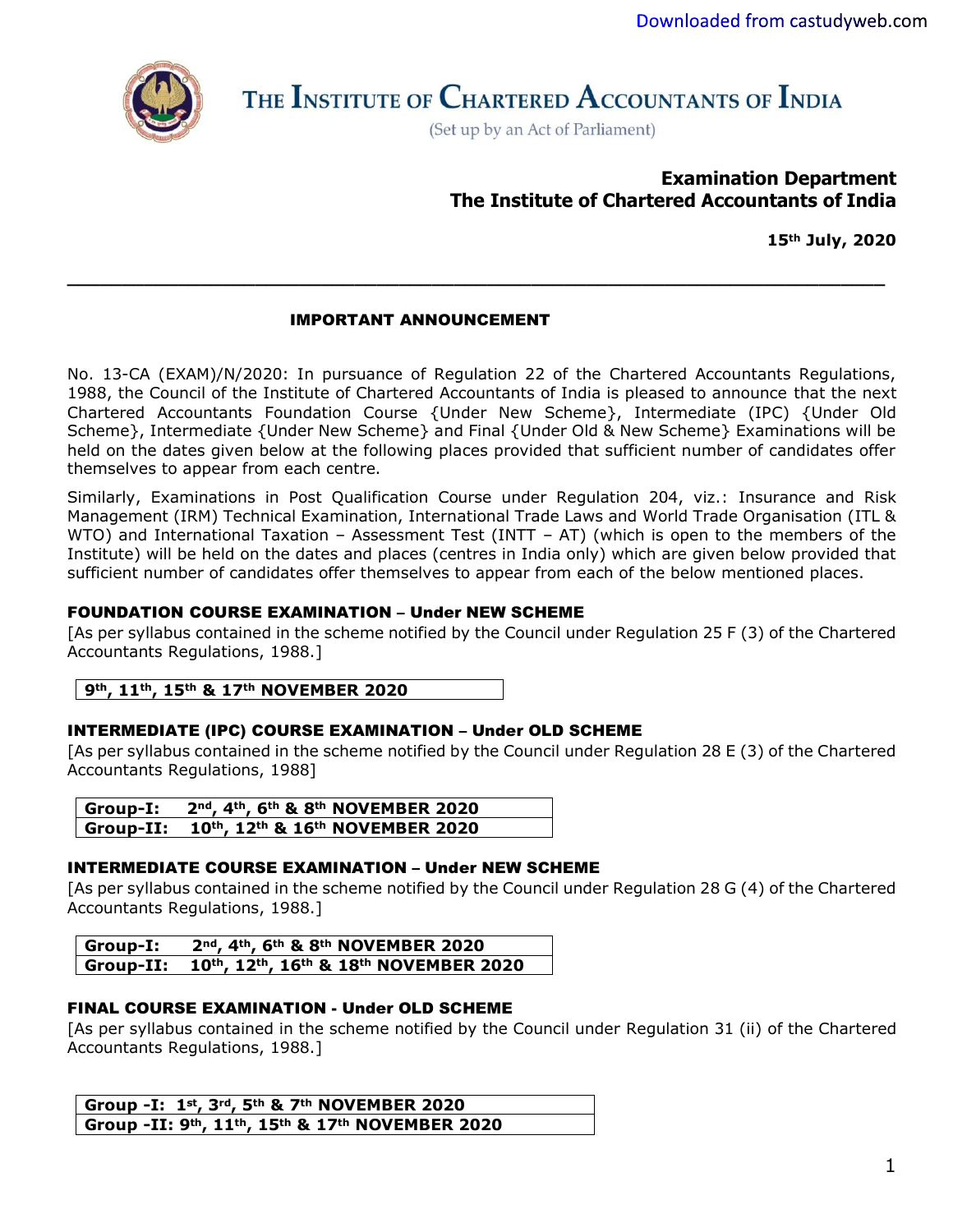#### FINAL COURSE EXAMINATION - Under NEW SCHEME

[As per svllabus contained in the scheme notified by the Council under Regulation 31 (iv) of the Chartered Accountants Regulations, 1988.]

**Group -I: 1st, 3rd, 5th & 7th NOVEMBER 2020 Group -II: 9th, 11th, 15th & 17th NOVEMBER 2020**

#### INSURANCE AND RISK MANAGEMENT (IRM) TECHNICAL EXAMINATION

#### **Modules I to IV 9th, 11th, 15th & 17th NOVEMBER 2020**

### INTERNATIONAL TRADE LAWS AND WORLD TRADE ORGANISATION (ITL & WTO), Part I EXAMINATION

| <b>Group A</b> | $2nd$ & 4 <sup>th</sup> NOVEMBER 2020  |
|----------------|----------------------------------------|
| <b>Group B</b> | $16th$ & 8 <sup>th</sup> NOVEMBER 2020 |

#### INTERNATIONAL TAXATION – ASSESSMENT TEST (INTT – AT)

#### **9th & 11th NOVEMBER 2020**

It may be emphasized that there would be no change in the examination schedule in the event of any day of the examination schedule being declared a Public Holiday by the Central Government or any State Government / Local Holiday.

Candidates may note that two of the papers viz. Paper(s) 3 & 4 of Foundation Examination are of 2 hours duration. Similarly, Elective Paper - 6 of Final Examination (under New Scheme) is of 4 hours. However, all other examinations are of 3 hours duration, and the examination wise timing(s) are given below:

| <b>Examination</b>               | Paper(s)           | <b>Exam. Timings (IST)</b> | <b>Duration</b> |
|----------------------------------|--------------------|----------------------------|-----------------|
|                                  | Paper 1 & 2        | 2 PM to 5 PM               | 3 Hours         |
| Foundation                       | Paper 3 & 4*       | 2 PM to 4 PM               | 2 Hours         |
| Intermediate (IPC) (Old Scheme)  | All Papers         | 2 PM to 5 PM               | 3 Hours         |
| Intermediate (New Scheme)        | All Papers         | 2 PM to 5 PM               | 3 Hours         |
| Final (Old Scheme)               | All Papers         | 2 PM to 5 PM               | 3 Hours         |
|                                  | Paper 1 to 5 &     | 2 PM to 5 PM               | 3 Hours         |
| Final (New Scheme)               | Paper 7 & 8.       |                            |                 |
|                                  | Paper 6 (Elective) | 2 PM to 6 PM               | 4 Hours         |
| Post<br>Qualification<br>Course  | <b>ALL</b>         | 2 PM to 5 PM               | 3 Hours         |
| Examinations i.e. IRM Technical  |                    |                            |                 |
| Examination, (ITL & WTO), Part I |                    |                            |                 |
| and $(INTT - AT)$                |                    |                            |                 |

\*In Paper 3 and 4 of Foundation Examination and all papers of Post Qualification Course Examinations there will not be any advance reading time, whereas in all other papers / exams mentioned above, an advance reading time of 15 minutes will be given from 1.45 PM (IST) to 2 PM (IST).

Foundation Course Examination and Post Qualification Course Examination i.e. IRM is proposed to be held along with Final Group –II Examinations on 9<sup>th</sup>, 11<sup>th</sup>, 15<sup>th</sup> & 17<sup>th</sup> NOVEMBER, 2020 and the Post Qualification Course Examination i.e. INTT - AT is proposed to be held along with Final Group - II Examination on 9<sup>th</sup> and 11th NOVEMBER, 2020 whereas ITL & WTO examination is proposed to be held along with 4 papers of Group – I, Intermediate (IPC) / Intermediate Examinations.

It may also be noted that operation of the aforesaid schedule is subject to prevailing conditions at the relevant time in regard to Central Government / State Government advisories as applicable.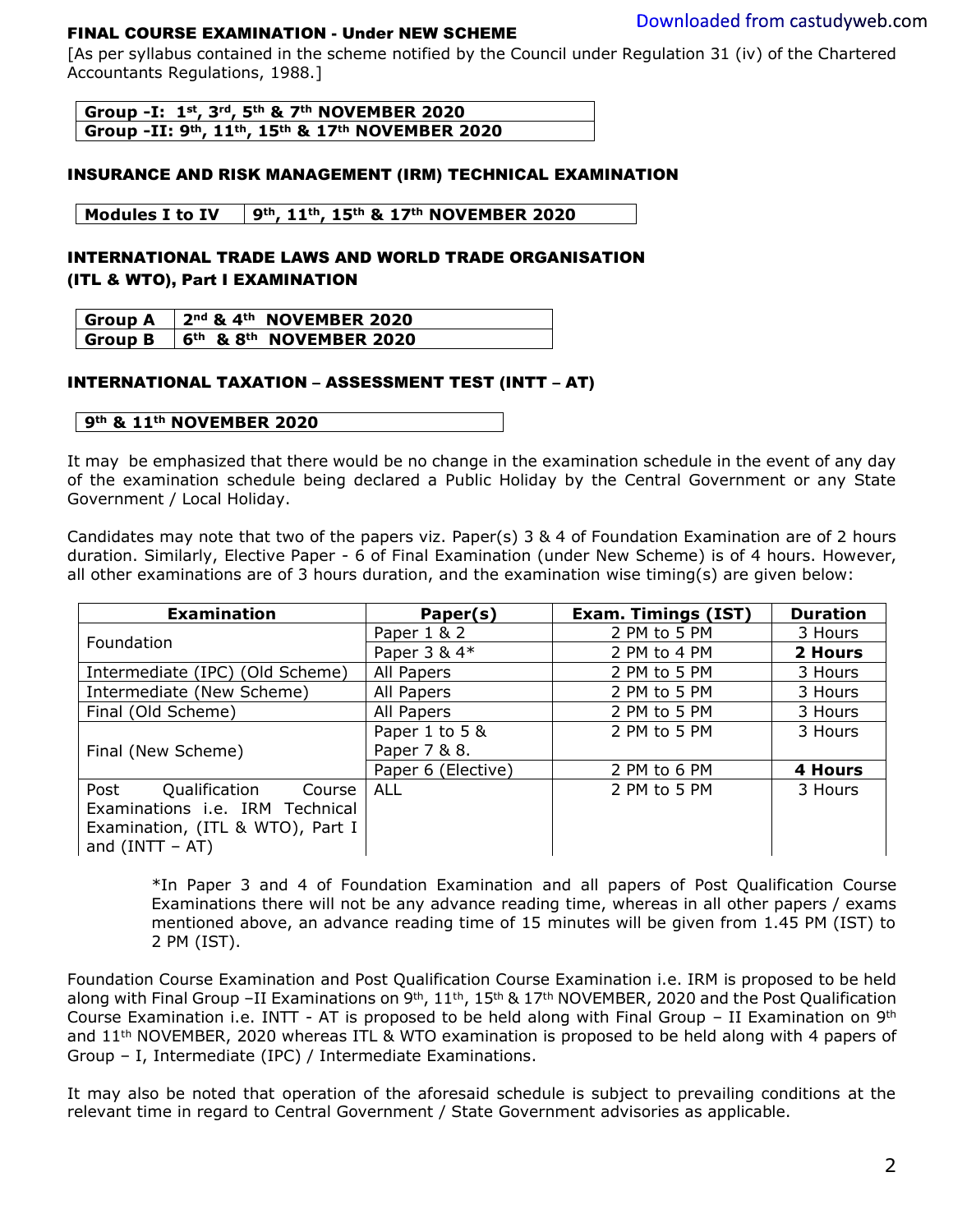# **PLACES OF EXAMINATION CENTRES IN INDIA:**

The Chartered Accountants examinations in November 2020 will be held in the following cities:

| $\mathbf{1}$   | AGRA               | $\overline{2}$ | AHMEDABAD             | $\overline{3}$        | AHMEDNAGAR         |
|----------------|--------------------|----------------|-----------------------|-----------------------|--------------------|
| 4              | <b>AJMER</b>       | 5              | AKOLA                 | 6<br><b>ALAPPUZHA</b> |                    |
| $\overline{7}$ | ALIGARH            | 8              | ALLAHABAD (PRAYAGRAJ) | 9                     | <b>ALWAR</b>       |
|                |                    |                | AMBIKAPUR*            |                       |                    |
| 10             | AMBALA             | 11             | (CHHATTISGARH)        | 12                    | AMRAVATI           |
| 13             | AMRITSAR           | 14             | <b>ANAND</b>          | 15                    | <b>ANANTAPUR</b>   |
| 16             | <b>ASANSOL</b>     | 17             | AURANGABAD            | 18                    | <b>BADLAPUR</b>    |
| 19             | <b>BAHADURGARH</b> | 20             | BALOTRA*              | 21                    | <b>BANSWARA</b>    |
| 22             | BAREILLY           | 23             | <b>BATHINDA</b>       | 24                    | <b>BEAWAR</b>      |
| 25             | <b>BEED</b>        | 26             | <b>BELGAUM</b>        | 27                    | <b>BELLARY</b>     |
| 28             | <b>BENGALURU</b>   | 29             | BERHAMPORE (ODISHA)   | 30                    | <b>BHAGALPUR</b>   |
| 31             | <b>BHARATPUR</b>   | 32             | <b>BHARUCH</b>        | 33                    | <b>BHAVNAGAR</b>   |
| 34             | <b>BHILWARA</b>    | 35             | BHIWANDI              | 36                    | <b>BHIWANI</b>     |
| 37             | <b>BHOPAL</b>      | 38             | <b>BHUBANESWAR</b>    | 39                    | <b>BHUJ</b>        |
| 40             | <b>BIKANER</b>     | 41             | <b>BILASPUR</b>       | 42                    | <b>BULANDSHAHR</b> |
| 43             | <b>BURHANPUR</b>   | 44             | CHANDIGARH            | 45                    | <b>CHANDRAPUR</b>  |
| 46             | <b>CHENNAI</b>     | 47             | <b>CHHINDWARA</b>     | 48                    | <b>CHITTORGARH</b> |
| 49             | <b>CHURU</b>       | 50             | <b>COIMBATORE</b>     | 51                    | <b>CUTTACK</b>     |
| 52             | DARBHANGA          | 53             | <b>DAVANGERE</b>      | 54                    | <b>DEHRADUN</b>    |
| 55             | DELHI / NEW DELHI  | 56             | <b>DHANBAD</b>        | 57                    | <b>DHULE</b>       |
| 58             | <b>DIBRUGARH</b>   | 59             | <b>DURG</b>           | 60                    | <b>DURGAPUR</b>    |
| 61             | <b>ELURU</b>       | 62             | ERNAKULAM             | 63                    | ERODE              |
| 64             | FARIDABAD          | 65             | <b>FATEHABAD</b>      | 66                    | FIROZABAD          |
| 67             | GANDHIDHAM         | 68             | GANDHINAGAR           | 69                    | GHAZIABAD          |
| 70             | <b>GONDIA</b>      | 71             | <b>GORAKHPUR</b>      | 72                    | <b>GUNTUR</b>      |
| 73             | <b>GURGAON</b>     | 74             | <b>GUWAHATI</b>       | 75                    | <b>GWALIOR</b>     |
| 76             | <b>HALDWANI</b>    | 77             | <b>HARIDWAR</b>       | 78                    | <b>HISAR</b>       |
| 79             | <b>HUBLI</b>       | 80             | <b>HYDERABAD</b>      | 81                    | ICHALKARANJI       |
| 82             | <b>INDORE</b>      | 83             | <b>JABALPUR</b>       | 84                    | <b>JAIPUR</b>      |
| 85             | <b>JALANDHAR</b>   | 86             | <b>JALGAON</b>        | 87                    | <b>JALNA</b>       |
| 88             | <b>JAMMU</b>       | 89             | <b>JAMNAGAR</b>       | 90                    | <b>JAMSHEDPUR</b>  |
| 91             | <b>JHANSI</b>      | 92             | <b>JHARSUGUDA</b>     | 93                    | <b>JHUNJHUNU</b>   |
| 94             | <b>JIND</b>        | 95             | <b>JODHPUR</b>        | 96                    | <b>JUNAGADH</b>    |
| 97             | <b>KADAPA</b>      | 98             | <b>KAITHAL</b>        | 99                    | KAKINADA           |
|                | KALABURGI*         |                |                       |                       |                    |
| 100            | (GULBARGA)         | 101            | KANCHEEPURAM          | 102                   | <b>KANNUR</b>      |
| 103            | <b>KANPUR</b>      | 104            | KARIMNAGAR            | 105                   | <b>KARNAL</b>      |
| 106            | KISHANGARH         | 107            | <b>KOLHAPUR</b>       | 108                   | <b>KOLKATA</b>     |
| 109            | <b>KOLLAM</b>      | 110            | <b>KOTA</b>           | 111                   | KOTTAYAM           |
| 112            | KOZHIKODE          | 113            | <b>KUMBAKONAM</b>     | 114                   | <b>KURNOOL</b>     |
| 115            | <b>KURUKSHETRA</b> | 116            | <b>LATUR</b>          | 117                   | LUCKNOW            |
| 118            | LUDHIANA           | 119            | <b>MADURAI</b>        | 120                   | MALAPPURAM         |
| 121            | <b>MANDSAUR</b>    | 122            | MANGALORE             | 123                   | MAPUSA (GOA)       |
| 124            | MARGAO (GOA)       | 125            | <b>MATHURA</b>        | 126                   | MEERUT             |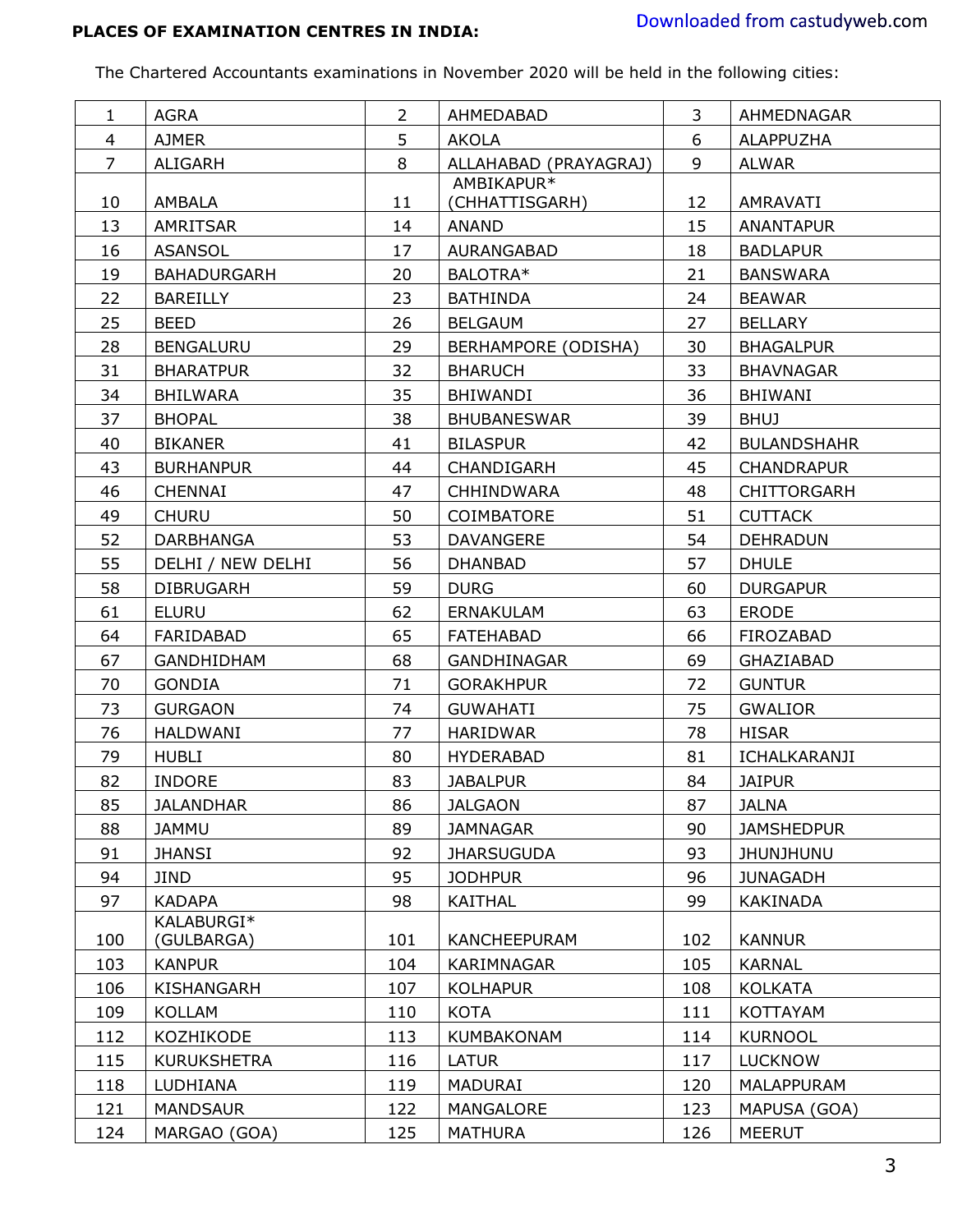| 127 | MORADABAD                  | 128 | <b>MUMBAI</b>         | 129 | Downloaded from castudyweb.com<br>MUZAFFARNAGAR |
|-----|----------------------------|-----|-----------------------|-----|-------------------------------------------------|
| 130 | <b>MUZAFFARPUR</b>         | 131 | <b>MYSORE</b>         | 132 | <b>NAGPUR</b>                                   |
| 133 | <b>NANDED</b>              | 134 | <b>NASHIK</b>         | 135 | <b>NAVI MUMBAI</b>                              |
| 136 | <b>NAVSARI</b>             | 137 | <b>NEEMUCH</b>        | 138 | <b>NELLORE</b>                                  |
| 139 | NIZAMABAD                  | 140 | <b>NOIDA</b>          | 141 | <b>ONGOLE</b>                                   |
| 142 | PALAKKAD                   | 143 | <b>PALGHAR</b>        | 144 | PALI MARWAR                                     |
| 145 | PANIPAT                    | 146 | <b>PANVEL</b>         | 147 | PARBHANI                                        |
| 148 | PATIALA                    | 149 | <b>PATNA</b>          | 150 | PIMPRI-CHINCHWAD                                |
| 151 | <b>PONDICHERRY</b>         | 152 | PORT BLAIR*           | 153 | <b>PUNE</b>                                     |
| 154 | RAIGARH*<br>(CHHATTISGARH) | 155 | <b>RAIPUR</b>         | 156 | RAJAMAHENDRAVARAM                               |
| 157 | <b>RAJKOT</b>              | 158 | <b>RANCHI</b>         | 159 | <b>RANIGANJ</b>                                 |
| 160 | RATLAM                     | 161 | <b>RATNAGIRI</b>      | 162 | <b>REWA</b>                                     |
| 163 | <b>REWARI</b>              | 164 | <b>ROHTAK</b>         | 165 | <b>ROURKELA</b>                                 |
| 166 | <b>SAHARANPUR</b>          | 167 | <b>SALEM</b>          | 168 | <b>SAMBALPUR</b>                                |
| 169 | SANGLI                     | 170 | <b>SANGRUR</b>        | 171 | <b>SATARA</b>                                   |
| 172 | <b>SATNA</b>               | 173 | <b>SHIMLA</b>         | 174 | <b>SHIMOGA</b>                                  |
| 175 | <b>SIKAR</b>               | 176 | <b>SILIGURI</b>       | 177 | <b>SIROHI</b>                                   |
| 178 | <b>SIRSA</b>               | 179 | <b>SIVAKASI</b>       | 180 | <b>SOLAPUR</b>                                  |
| 181 | <b>SONEPAT</b>             | 182 | <b>SRI GANGANAGAR</b> | 183 | SRINAGAR                                        |
| 184 | <b>SURAT</b>               | 185 | SURENDRANAGAR         | 186 | <b>THANE</b>                                    |
| 187 | THIRUVANANTHAPURAM         | 188 | <b>THRISSUR</b>       | 189 | <b>TINSUKIA</b>                                 |
| 190 | TIRUCHIRAPALLI             | 191 | <b>TIRUNELVELI</b>    | 192 | <b>TIRUPATI</b>                                 |
| 193 | <b>TIRUPUR</b>             | 194 | TUTICORIN             | 195 | <b>UDAIPUR</b>                                  |
| 196 | <b>UDUPI</b>               | 197 | <b>UJJAIN</b>         | 198 | VADODARA                                        |
| 199 | <b>VAPI</b>                | 200 | VARANASI              | 201 | VASAI                                           |
| 202 | <b>VELLORE</b>             | 203 | VIJAYAWADA            | 204 | VISAKHAPATNAM                                   |
| 205 | WARANGAL                   | 206 | YAMUNA NAGAR          | 207 | YAVATMAL                                        |

#### \* Kindly note that only Foundation Examination will be conducted at these cities.

# **PLACES OF EXAMINATION CENTRES OVERSEAS: [FOR FOUNDATION, INTERMEDIATE (IPC), INTERMEDIATE AND FINAL EXAMINATIONS ONLY]**

The November - 2020 examinations will also be held at the 5 (Five) overseas examination centres, namely

| . . | $\blacksquare$<br>70. D<br>נטר | )HA<br>. . | <u>.</u> | - - -<br>JDA1 | . . | IMAN<br>ᄼ<br>↘ | . .<br>- - | $\sim$ $\sim$ $\sim$<br>м |
|-----|--------------------------------|------------|----------|---------------|-----|----------------|------------|---------------------------|
|     |                                |            |          |               |     |                |            |                           |

The Examination commencement timings at Abu Dhabi, Dubai and Muscat Centres will be 12.30 PM i.e. Abu Dhabi, Dubai and Muscat local time corresponding / equivalent to 2.00 PM. (IST). The Examination commencement timing at Doha Centre will be 11.30 AM i.e. Doha local time corresponding / equivalent to 2.00 PM. (IST). The Examination commencement Timing at Kathmandu (Nepal) Centre will be 2.15 PM Nepal local time corresponding / equivalent to 2.00 PM (IST).

The Council reserves the right to withdraw any city / centre at any stage without assigning any reason.

# Online filling up of examination forms:

Applications for admission to Foundation, Intermediate (IPC), Intermediate & Final Examinations; Candidates are required to apply on-line at **[https://icaiexam.icai.org](https://icaiexam.icai.org/)** from **5th August, 2020** to **25th August, 2020** and remit the examination fee on-line by using VISA or MASTER or MAESTRO Credit / Debit Card / Rupay Card / Net Banking / Bhim UPI. They shall however, be required to remit additional ₹ 600/-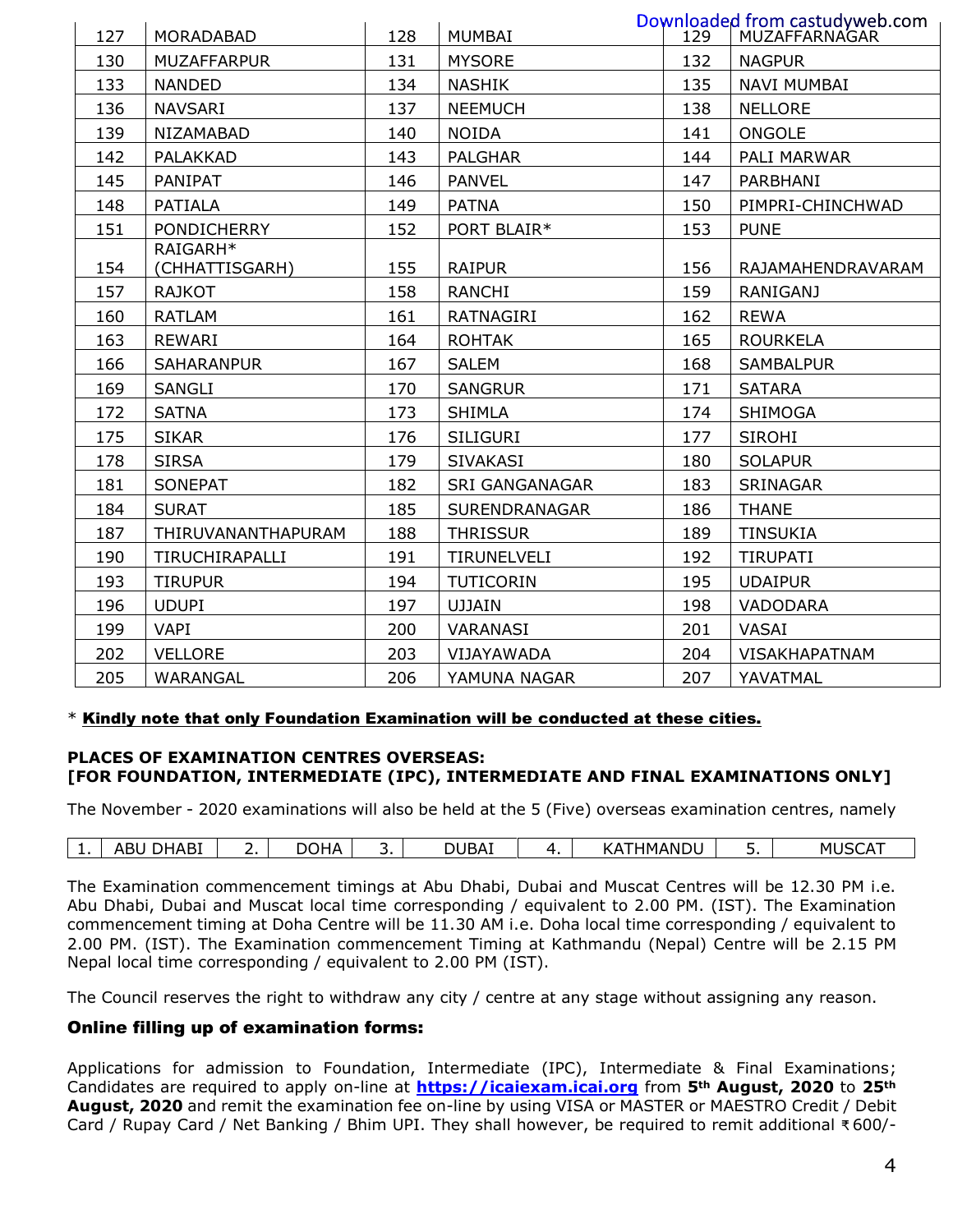towards late fee (for Domestic & Kathmandu centres) and US\$ 10 (for Overseas centres) in case the application on-line is made after **25th August, 2020** and upto **4th September, 2020** [up to 5.30 PM  $(IST)$ ]

Whereas the Examination application form for Post Qualification Course Examinations i.e. Insurance and Risk Management (IRM) Technical Examination , International Trade Laws and World Trade Organisation (ITL & WTO) and International Taxation – Assessment Test (INTT – AT) (which is open to the members of the Institute) is to be filled up in the downloadable paper based form (hard copy) only and is priced at ₹ 100/- per examination application form. The forms can be downloaded from our website [www.icai.org](http://www.icai.org/) on or after **5th August 2020**. ₹ 100 may be added to the examination fees payable for the relevant post qualification course. It may be noted that the application forms duly completed for the Post Qualification Course Examination will be received **only** at the New Delhi office of the Institute. The last date for application is **25th August, 2020** without late fee and **4th September, 2020** with late fee of ₹ 600/-

Payment of fees for the Post Qualification Course i.e. Insurance and Risk Management (IRM) Technical Examination, International Trade Laws and World Trade Organisation (ITL & WTO) and International Taxation – Assessment Test (INTT – AT) should be made by Demand Draft only. The Demand Draft may be of any Scheduled Bank and should be drawn in favour of **The Secretary, The Institute of Chartered Accountants of India,** payable at **New Delhi only.** 

| <b>Intermediate (IPC) &amp; Intermediate Course Examinations</b> |                    |  |  |  |  |
|------------------------------------------------------------------|--------------------|--|--|--|--|
| {Old and New Scheme}                                             |                    |  |  |  |  |
| For Indian Centre(s)                                             |                    |  |  |  |  |
| Single Group / Unit 1 to 10 (except Unit 9) / Unit 4A to 7A      | ₹ 1500/-           |  |  |  |  |
| Both Groups / Unit 9 / Unit 8A / Unit 9A                         | ₹ 2700/-           |  |  |  |  |
| For Overseas Centre(s) - Excluding Kathmandu Centre              |                    |  |  |  |  |
| Single Group / Unit 1 to 10 (except Unit 9) / Unit 4A to 7A      | US\$ 325           |  |  |  |  |
| Both Groups / Unit 9 / Unit 8A / Unit 9A                         | US\$ 500           |  |  |  |  |
| <b>For Kathmandu Centre</b>                                      |                    |  |  |  |  |
| Single Group / Unit 1 to 10 (except Unit 9) / Unit 4A to 7A      | INR ₹ 2200         |  |  |  |  |
| Both Groups / Unit 9 / Unit 8A / Unit 9A                         | INR ₹ 3400         |  |  |  |  |
| <b>Final Course Examinations</b>                                 |                    |  |  |  |  |
| {Old and New Scheme}                                             |                    |  |  |  |  |
| For Indian Centre(s)                                             |                    |  |  |  |  |
| Single Group                                                     | ₹ 1800/-           |  |  |  |  |
| <b>Both Groups</b>                                               | ₹ 3300/-           |  |  |  |  |
| For Overseas Centre(s) - Excluding Kathmandu Centre              |                    |  |  |  |  |
| Single Group                                                     | US\$ 325           |  |  |  |  |
| <b>Both Groups</b>                                               | US\$ 550           |  |  |  |  |
| <b>For Kathmandu Centre</b>                                      |                    |  |  |  |  |
| Single Group                                                     | INR ₹ 2200         |  |  |  |  |
| <b>Both Groups</b>                                               | INR ₹4000          |  |  |  |  |
| <b>INSURANCE &amp; RISK MANAGEMENT (IRM)</b>                     | ₹ 2000/-           |  |  |  |  |
| <b>ITL &amp; WTO</b>                                             | ₹ 2000/- per group |  |  |  |  |
| <b>INTERNATIONAL TAXATION - ASSESSMENT TEST</b>                  | ₹ 2000/-           |  |  |  |  |
| <b>Foundation Course Examination</b>                             |                    |  |  |  |  |
| For Indian Centre(s)                                             | ₹ 1500/-           |  |  |  |  |
| For Overseas Centre(s) - Excluding Kathmandu Centre<br>US\$ 325  |                    |  |  |  |  |
| For Kathmandu (Nepal) Centre                                     | INR ₹ 2200         |  |  |  |  |

The examination fees payable for various courses are as under:--

The late fee for online submission of examination application form after the scheduled last date would be ` 600/- (for Indian / Kathmandu Centres) and US \$ 10 (for Abroad Centres) as decided by the Council.